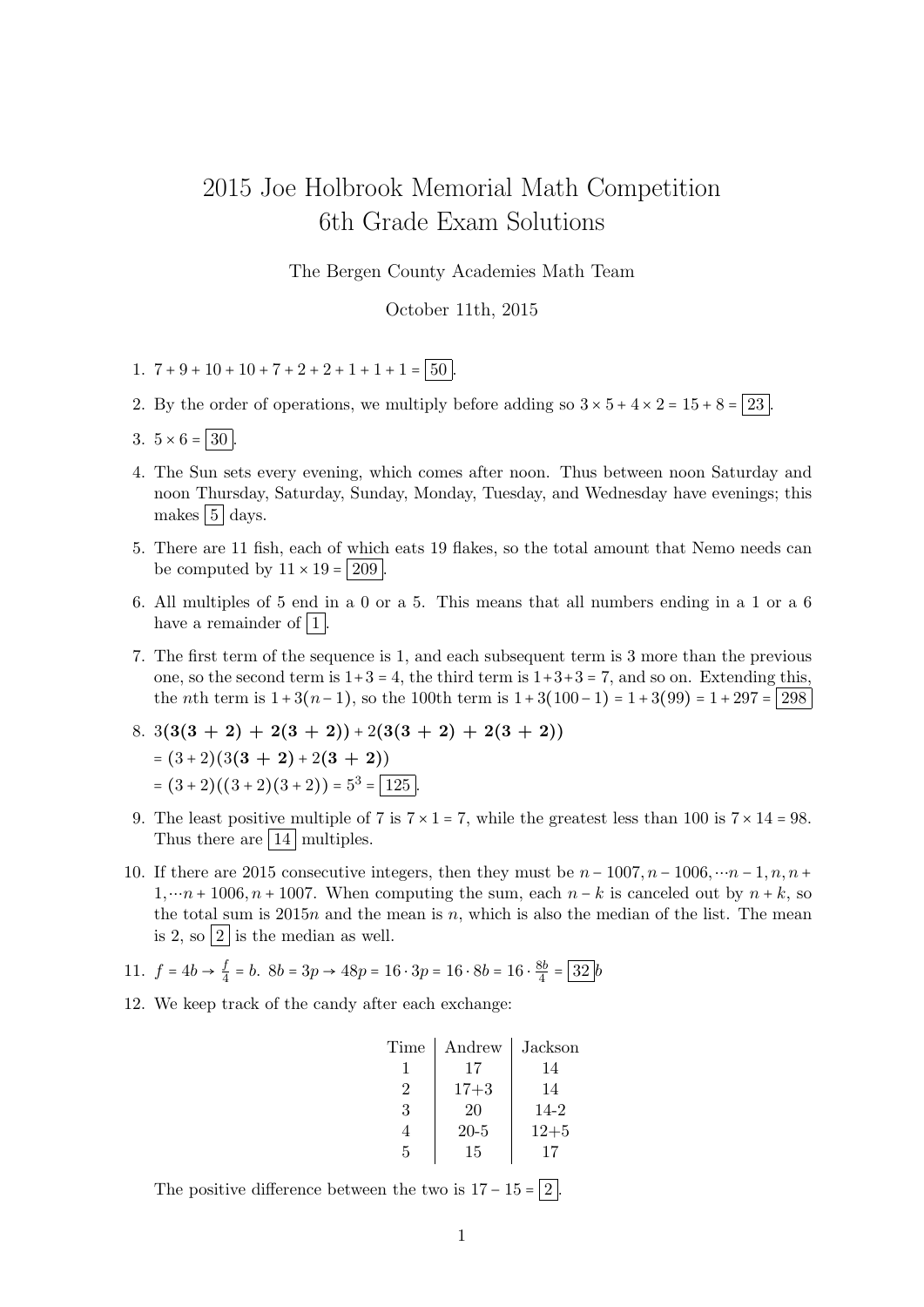- 13. There are three ways to choose the cheese. Once Thomas has chosen the cheese, he now has four options for his cracker. Thus for each of the three cheeses, there are four cracker options, so the number of combinations is  $3 \times 4 = 12$ .
- 14. Notice that this is asking for the LCM of 4, 5, and 6. First take 4 and 6. It is easy to see that the LCM is 12. Now, consider 5 and 12. Since they are relatively prime, their LCM is simply their product, which is  $\vert 60 \vert$
- 15. Recognizing that each number is one more than the one before it, we can group the terms into pairs:  $0 + (-1 + 2) + (-3 + 4) + \cdots + (-99 + 100) = 0 + 1 + 1 + \cdots + 1$ . Each positive even number ends a pair, and there are 50 positive even integers less than 100, so the final sum is  $50$
- 16.  $\frac{1}{2} + \frac{2}{3}$  $rac{2}{3} + \frac{3}{4}$  $\frac{3}{4} = \frac{6}{12} + \frac{8}{12} + \frac{9}{12} = \frac{23}{12}.$
- 17. First, we compute what Matt pays. His discount is  $10\% \times $20 = 0.1 \times $20 = $2$ , so he pays \$18 total. Tanny pays  $$25 = $20 + $5$ , so his 15% discount applies only to \$20:  $15\% \times $20 = 0.15 \times $20 = $3$  is his discount, so he pays in total \$22. Thus, the answer is Tanny, \$22 .
- 18. Alex catches up by  $\frac{1}{2}$  of a foot every second. Since he needs to catch up on what is initially a 20 foot lead, he will take  $|40|$  seconds to do this.
- 19.  $2^1 = 2$ ,  $2^2 = 4$ ,  $2^3 = 8$ ,  $2^4 = 16$ , and  $2^5 = 32$ . Because there is no carrying over to the units digit, this pattern repeats with a length of four. 245 is 1 more than a multiple of four, so the last digit of  $2^{245}$  is the same as that of  $2^1$ , which is  $\boxed{2}$ .
- 20.  $111111^2 = 12345654321. s(12345654321) = 36$
- 21. If the product of two integers is odd, then both of them must have been odd. This means that the probability of the product being odd is the same as the probability of having rolled two odd numbers. The probability of rolling an odd number for a single roll is  $\frac{1}{2}$ , and dice rolls are independent events, so we can compute the probability by multiplying: 1  $\frac{1}{2} \times \frac{1}{2}$  $\frac{1}{2} = |1/4|$ .
- 22. Simplifying the fraction and grouping some terms, we see that  $(23+46\times23+\frac{46}{2})$  $\frac{46}{2}$ ) – 48 × 23 =  $(48 \times 23) - 48 \times 23 = 0$
- 23. Three-digit numbers are greater or equal to 100 and less than 1000. The least multiple of 17 greater than 100 is  $17 \cdot 6 = 102$ , and the greatest less than 1000 is  $7 \cdot 58 = 986$ . This means there are  $58 - 6 + 1 = 53$  multiples.
- 24. There is one way to select no toppings, and one way to select all of them. There are three ways to choose one topping, and the number of ways to choose two toppings is equivalent to choosing one topping to not put onto the ice cream, of which there are three ways. Thus the number of ways is  $1 + 1 + 3 + 3 = 8$ .
- 25. A square has four equal sides, so its perimeter is four times a side length, i.e.  $4 \times 18 = 72$ . A hexagon has six sides, so each side is  $\frac{1}{6}$  of the perimeter, which is same as the square's, so the side length is  $\frac{72}{6} = \boxed{12}$ .
- 26. Note that 10 Dragons  $= 25$  YoungGuys, and 10 Dragons  $= 75$  Puzzle, so 25 YoungGuys  $= 75$  Puzzle, or 1 YoungGuy  $= 3$  Puzzle.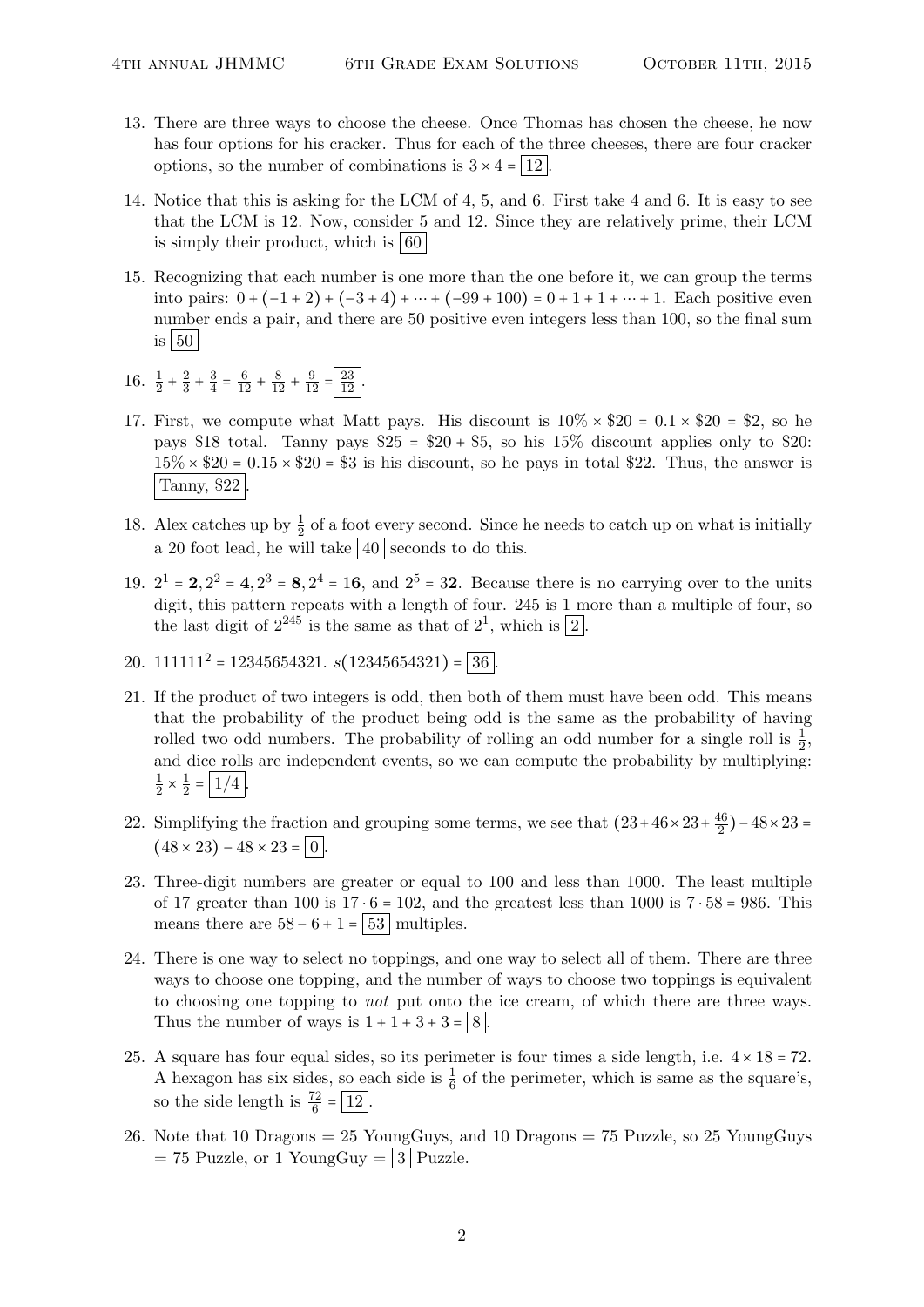- 27. Let's relabel the letters slightly:  $JHM_1M_2C$ . Since they are all different, there are 5! = 120 arrangements. But in our original word, the M's were the same. Since in a given arrangement, there are  $2! = 2$  ways to arrange them, we divide out by this factor of overcounting, to get  $60$  arrangements.
- 28. Suppose Kelvin's roll is written as an ordered pair, with the first number coming from the first die. Then, the rolls that obtain a 5 are  $(1,4)$ ,  $(2,3)$ ,  $(2,3)$  (duplicated because 2 appears twice on the first one), (4, 1). There are 4 desired outcomes out of  $6 \times 6 = 36$ total possible outcomes, for a final answer of  $\frac{4}{36}$ , or  $\frac{1}{9}$ .
- 29. There are 10 questions in Part A and 15 questions in Part B, so there must be 25 questions total. In order to receive a score of at least 80%, Minsung must have gotten at least  $\frac{80}{100} \cdot 25 = 20$  of the questions correct. He already has 7 questions right from Part A, which means that he needs to get at least  $20 - 7 = 13$  more to receive a score of at least 80%.
- 30. The sum of the first *n* positive integers is  $\frac{n(n+1)}{2}$ .  $10 + 11 + 12 + \dots + 99 + 100 = 1 + 2 + 3 + \dots$  $\cdots + 99 + 100 - (1 + 2 + 3 + \cdots + 9 + 10) = \frac{100(101)}{2}$  $\frac{(101)}{2} - \frac{10(11)}{2}$  $\frac{(11)}{2}$  = 5050 – 45 =  $\boxed{5005}$ .
- 31. Switching digits will not reduce an integer if its first digit is greater than or equal to its second. Because of this the only two digit numbers that satisfy the condition with the first digit n are  $nn, nn-1, ..., n0, n+1$  in total. Since a two digit number can only start with a number from 1 to 9, this means that there are  $(1 + 1) + (2 + 1) + ... + (9 + 1)$  $=$  54 valid two digit integers. And since there are 90 two digit integers,  $\frac{3}{5}$  of them work.

32. 
$$
6^{12} + 12^6 = 6^6(6^6 + 2^6) = 12^6(3^6 + 1) = 12^6(730) = 10 \times 12^6(73) \implies \boxed{73}
$$
.

- 33. Note that if  $a_n = a_{n-1} + a_{n-2} + \cdots + a_0$  and  $a_{n-1} = a_{n-2} + a_{n-3} + \cdots + a_0$ , then  $a_n = a_{n-1}$  $(a_{n-2} + a_{n-3} + \cdots + a_0) = a_{n-1} + a_{n-1} = 2a_{n-1}$ . Repeating this argument, we can find that  $a_n = 2^k n_{n-k}$  as long as  $n-k \ge 3$ .  $a_3 = a_2 + a_1 + a_0 = 2+1+0=3$ , so  $a_8 = 2^5 a_{8-5} = 32a_3 = 96$ .
- 34. By observing the first few  $n^n$ , we see that the sequence grows quite quickly;  $1^1 = 1, 2^2 =$  $4, 3<sup>3</sup> = 27, 4<sup>4</sup> = 256, 5<sup>5</sup> = 3125,$  and so on. In fact, the subsequent one is near our upper limit of 50000:  $6^6 = 46656$ . 50000 – 46656 = 3344, so our answer would be 6 if the sum of the previous  $n^n$  was less than 3344. However,  $4^4 + 5^5 = 256 + 3125 = 3381$ , which is too big, so our maximum *n* must be  $5$ .
- 35. Let the side of the cube be s. The volume is  $s^3$ , and the surface area is the sum of the areas of the six equal square faces, each of which has area  $s^2$ . Thus we have the equation  $s^3 = 2(6s^2)$ . Dividing both sides by  $s^2$ , we find that  $s = \boxed{12}$ .
- 36. Suppose that  $A = 0$ . If  $X = \times$ , then  $AXB = 0$  regardless of the value of B, and the value of the expression  $AXBYC$  is C, as Y is forced to be +. Thus when  $A = 0$ ,  $AXBYC = 1$ if  $C = 1$  and 2 if  $C = 2$ . Analogously, when  $C = 0$  the value is determined by A. Now suppose that  $B = 0$ . If  $X = \times$ , then the value of A doesn't matter, and  $AXBYC = C$ . If  $Y = \times$ , then C doesn't matter, so  $AXBYC = A$ . These can only be 1 or 2, so there are |2| possible values.
- 37. The probability that Boris will pitch well given he is pitching with his right hand is  $\frac{4}{5}$ . However, the probability that he is using his right hand at all is  $\frac{5}{8}$ , so we can multiply the two to find that the probability that a throw will be a good right-handed one will be 4  $\frac{4}{5} \times \frac{5}{8}$  $\frac{5}{8} = \frac{1}{2}$  $\frac{1}{2}$ . Similarly, the probability that a pitch will be good and left-handed is  $\frac{4}{9} \times \frac{3}{8}$  $\frac{3}{8} = \frac{1}{6}$  $\frac{1}{6}$ . We add the two for a total of  $\frac{7}{12}$ .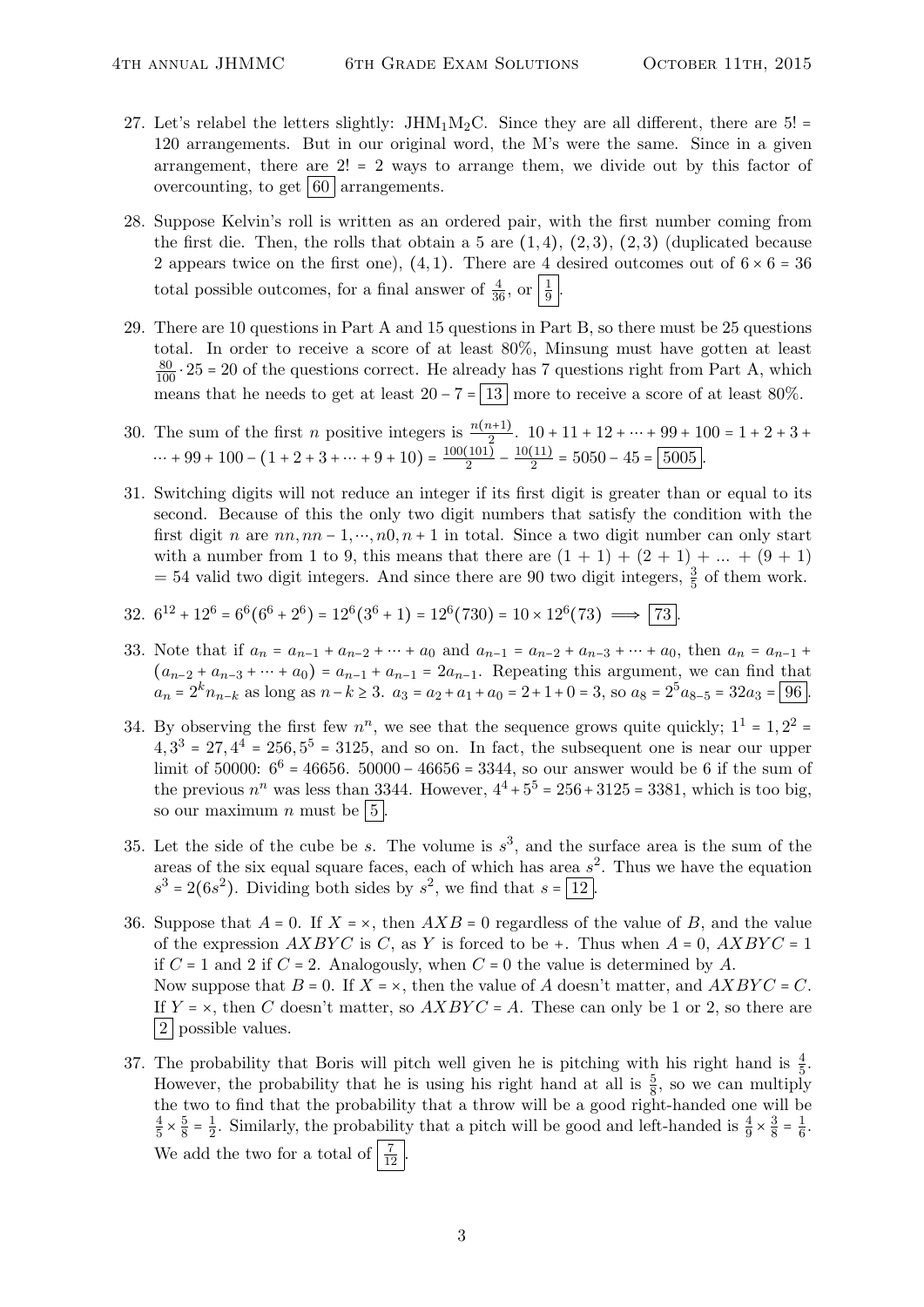- 38. The external angle measure of a regular *n*-gon is  $\frac{360}{n}$ , so the external angle measure of a regular decagon is  $\frac{360}{10} = 36^{\circ}$ . Meanwhile, the sum of the internal angles of an *n*-gon is 180(n − 2); in an octagon, this is  $180 \times 6 = 1080$ . A regular polygon is equiangular, so the angle measure of a single angle in an octagon is  $\frac{1080}{8} = 135^{\circ}$ . The difference between the two is  $135^{\circ} - 99^{\circ} = 36^{\circ}$ .
- 39. The sum of the digits is a multiple of 15, which means that it is also a multiple of 3, so the number itself is divisible by 3. It is also given that this number is a multiple of 35; since 35 is coprime to 3, the number must be a multiple of  $3 \times 35 = 105$ . Checking the three-digit multiples of 105, we see that  $105 \times 7 = |735|$  satisfies the conditions.
- 40. If n has d digits, then on the list, n's digits will occupy nd spots. Let's approach this using casework, starting with  $d = 1$ , i.e.  $n = 1, \ldots, 9$ . These numbers occupy  $1 + 2 + \cdots + 9 = 45$  spots. When  $d = 2$ , the numbers  $10, 11, \ldots, n$  occupy

$$
20 + 22 + \dots + 2n = 2((1 + 2 + \dots + n) - (1 + 2 + \dots + 9)) = n(n + 1) - 90
$$

digits, so there have been a total of  $n(n + 1) - 45$  digits written down so far. We want to find the maximum n such that this no more than 2015:  $n(n+1) - 45 \leq 2015$   $\implies$  $n^2 + n - 2060 \leq 0 \implies n \leq 44$ . This means that after we have finished with  $n = 44$ , we will have written  $44 \times 45 - 45 = 1935$  digits. We begin to write  $4545...$ , with 4's on even entries and 5's on odd ones. Thus, the 2015th digit will be a  $\vert 5 \vert$ 

- 41. Here we will utilize subtractive counting; instead of the probability that the coin will land heads at least twice, we will compute the probability that it will land heads less than two times, and subtract the result from 1. The probability that all flips are tails is  $(\frac{1}{3})$  $\frac{1}{3}$ )<sup>4</sup> =  $\frac{1}{81}$ , while the probability that there is exactly one heads is  $(\frac{1}{3})$  $(\frac{1}{3})^3 \times \frac{2}{3}$  $\frac{2}{3} \times 4 = \frac{8}{81}.$ Thus the probability that there will be less than two heads is  $\frac{8}{81} + \frac{1}{81} = \frac{1}{9}$  $\frac{1}{9}$ , so our answer is  $1-\frac{1}{9}$  $rac{1}{9} = \frac{8}{9}$  $rac{8}{9}$ .
- 42. What is  $a_7$ ?  $a_7 = a_6 \times a_5 \times \cdots \times a_1 = 41$ .  $a_8 = a_7 \times a_6 \times a_5 \times \cdots \times a_1 = (a_7)^2 = \boxed{1681}$ .
- 43. Given two similar figures, the ratio of the areas is the square of the ratio of the corresponding side lengths, which is equal to the ratio of the perimeter. Thus we have 18  $\frac{18}{8}$  =  $R^2$   $\implies$   $R = \frac{3}{2}$  $\frac{3}{2}$ , where R is the ratio of the perimeters. The perimeter of the pentagon with area 8 is 6, which means that the perimeter of the larger one is  $6R = 6 \times \frac{3}{2}$  $\frac{3}{2} = 9$ .
- 44. Suppose the prism's lengths are  $r, s, t$ . We are given  $rs = 16$ ,  $st = 20$  and  $tr = 45$ . We want rst. If we multiply the 3 equations given, we get  $(rs)(st)(tr) = r^2s^2t^2 = (rst)^2 =$  $(16)(20)(45) \implies rst = 120$
- 45. We begin our search by looking for numbers with exactly 20 factors, and throughout this solution we will use the method demonstrated here:  $360 = 2^3 3^2 5^1$  has  $(3+1)(2+1)(1+2) =$ 24 positive factors.
	- $20 = 10 \times 2 = 5 \times 4 = 5 \times 2 \times 2$ . Label these cases a, b, c and d, in that order.
	- (a) The minimal case is  $2^{19}$ . This is probably wrong.
	- (b) The minimal case is  $2^93 = 1536 \ll 2^{19}$ . We can rule out case a.
	- (c) The minimal case is  $2^43^3 = 432$ . This is better than b, but we will keep searching.
	- (d) The minimal case is  $2^43 \times 5 = 240$ . This is the best so far.